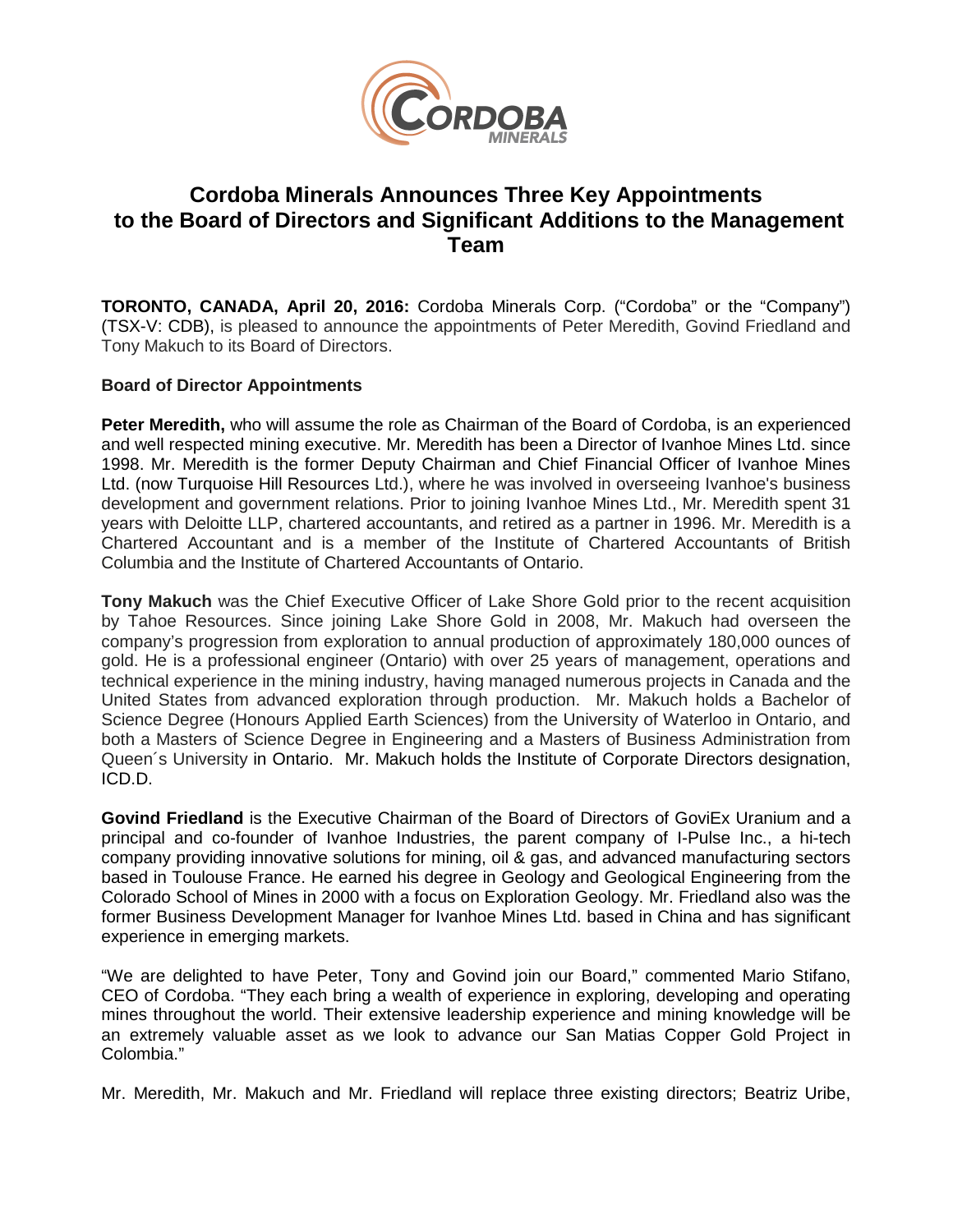William Katzin and Tod Turley who have decided to resign from the Board.

"The Company and the Board would like to express its sincere thanks to Mrs. Uribe, Mr. Katzin and Mr. Turley for the valuable contributions that they made during their tenures as directors with the Company," said Mr. Stifano.

## **Management Team Additions**

In addition, Charles Forster and Luis Fernando De Angulo have been appointed Special Advisors to Cordoba's Board of Directors and CEO while Sarah Armstrong is joining Cordoba as Vice President and General Counsel.

**Charles Forster**, P. Geo., has more than 45 years of diversified mineral exploration experience in Canada, United States, Sub-Saharan Africa, Portugal, China and Mongolia. Mr. Forster was formerly the Senior Vice President of Exploration at Oyu Tolgoi in Mongolia for Ivanhoe Mines (now Turquoise Hill Resources) from early 2001 to June 2008. During this time, he led a team of multi-national and Mongolian geologists in the discovery and delineation of the world-class Oyu Tolgoi copper-gold porphyry deposit. The discovery of the massive, high-grade Hugo Dummett underground deposit at Oyu Tolgoi was subsequently recognized by the Prospectors and Developers Association of Canada, which in 2004 named Mr. Forster a co-recipient of the inaugural Thayer Lindsley Medal awarded for the International Discovery of the Year.

**Luis Fernando de Angulo** is a sustainability, human rights and social standards professional. Mr. De Angulo started his career with the Cerrejón Coal project in Colombia where he was involved with a variety of issues in relation to community development. Most recently Mr. de Angulo was the worldwide corporate social responsibility (CSR) Director for Occidental Petroleum, with responsibility for operations in three continents. Currently, he is a founding partner of Gestión Responsible, a sustainability consultancy to the Oil and Mining Industries. Mr. De Angulo is a native of Colombia, educated in Bogota, the US (Harvard) and The Netherlands (Institute of Social Studies).

**Sarah Armstrong** is also the General Counsel at High Power Exploration Inc., Cordoba's jointventure partner at the San Matias Project. Sarah previously worked at Linklaters and Xstrata and has nine years' experience in emerging markets having worked on, and led transactions in, Asian and Latin American countries including Hong Kong, Singapore, Mongolia, China, Philippines Chile, Peru and Colombia ranging from mining projects, structured capital market transactions, M&A, take-overs, joint ventures and earn-ins and international arbitration proceedings. Sarah is admitted as a legal practitioner in Australia (Supreme Court of New South Wales and Supreme Court of Queensland) and a registered foreign lawyer in Hong Kong.

Mario Stifano, CEO of Cordoba commented: "I am extremely pleased with the additions to Cordoba's management as we move the San Matias Copper-Gold Project to the next phase. Charles' wealth of experience at Oyu Tolgoi, one of the world's largest copper-gold discoveries, will be a vital contribution to our team as we expand our exploration programs at San Matias. Luis Fernando's CSR expertise will enable Cordoba to continue building upon its strong community relations in the San Matias region where the Company has been formally recognized by the Colombian government for its social work in the region. Sarah Armstrong, who will be based in Colombia, was instrumental in negotiating and completing the acquisition of the Alacran Project by Cordoba."

Cordoba is also announcing that it has granted 1,925,000 incentive stock options to certain